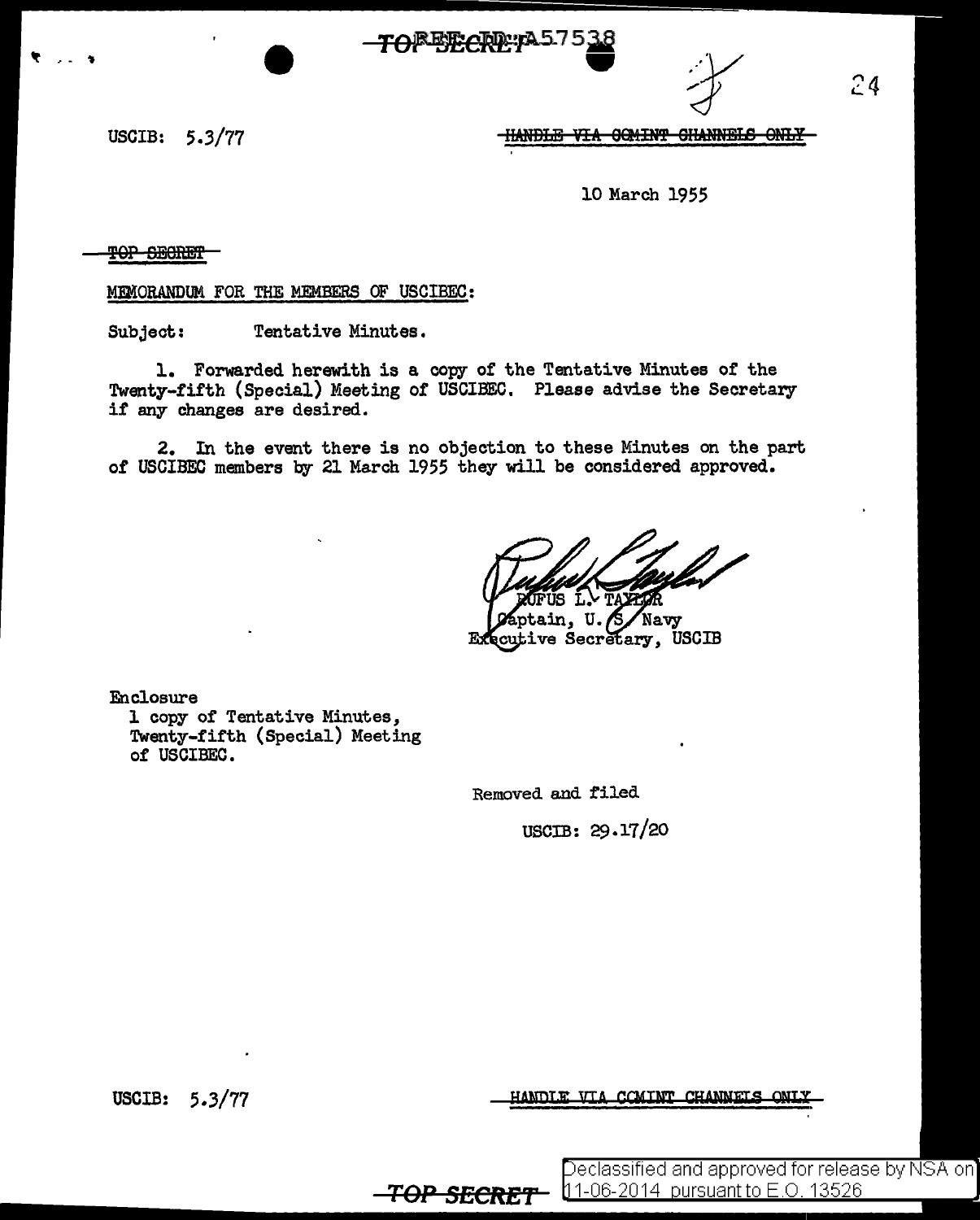### CONNIDENTIAL-7538

### -GONFIDENTIAL - U.S. EYES ONLY

# MINUTES OF THE TWENTY-FIFTH (SPECIAL) MEETING

### OF THE

### USCIB EXECUTIVE COMMITTEE

### Captain Rufus L. Taylor, USN, Chairman

PRESENT:

 $\ddot{\phantom{a}}$ 

 $\bar{1}$ 

ġ

|  | STATE:        | Mr. T. Achilles Polyzoides                                               |
|--|---------------|--------------------------------------------------------------------------|
|  | DEFENSE:      | Mr. Philip J. Patton<br>(for Mr. William H. Godel)                       |
|  | FBI:          | (No representative)                                                      |
|  | NSA:          | Captain Jack S. Holtwick, USN                                            |
|  | ARMY:         | It. Colonel Richard Leffers                                              |
|  | NAVY:         | CDR William F. Bringle                                                   |
|  | AIR FORCE:    | Lt. Colonel Frank J. Harrold, Jr.                                        |
|  | CIA:          |                                                                          |
|  | SECRETARIAT:  | Mr. Hamill D. Jones<br>Mrs. Daphne O. Tucker                             |
|  | ALSO PRESENT: |                                                                          |
|  | <b>STATE:</b> | Mr. Robert G. Walker                                                     |
|  | DEFENSE:      | Mr. Robert E. Drake                                                      |
|  | <u>NSA:</u>   | CDR Louis Wimberley, USN<br>Mr. Hugh S. Erskine<br>Mr. Benson K. Buffham |
|  | ARMY:         | Mr. Richard Battey                                                       |
|  | NAVY:         | LT Forrest G. Hogg                                                       |
|  | AIR FORCE:    | Major Charles R. Wells<br>Major William L. Nichols                       |

OGA

### **CONFIDENTIAL**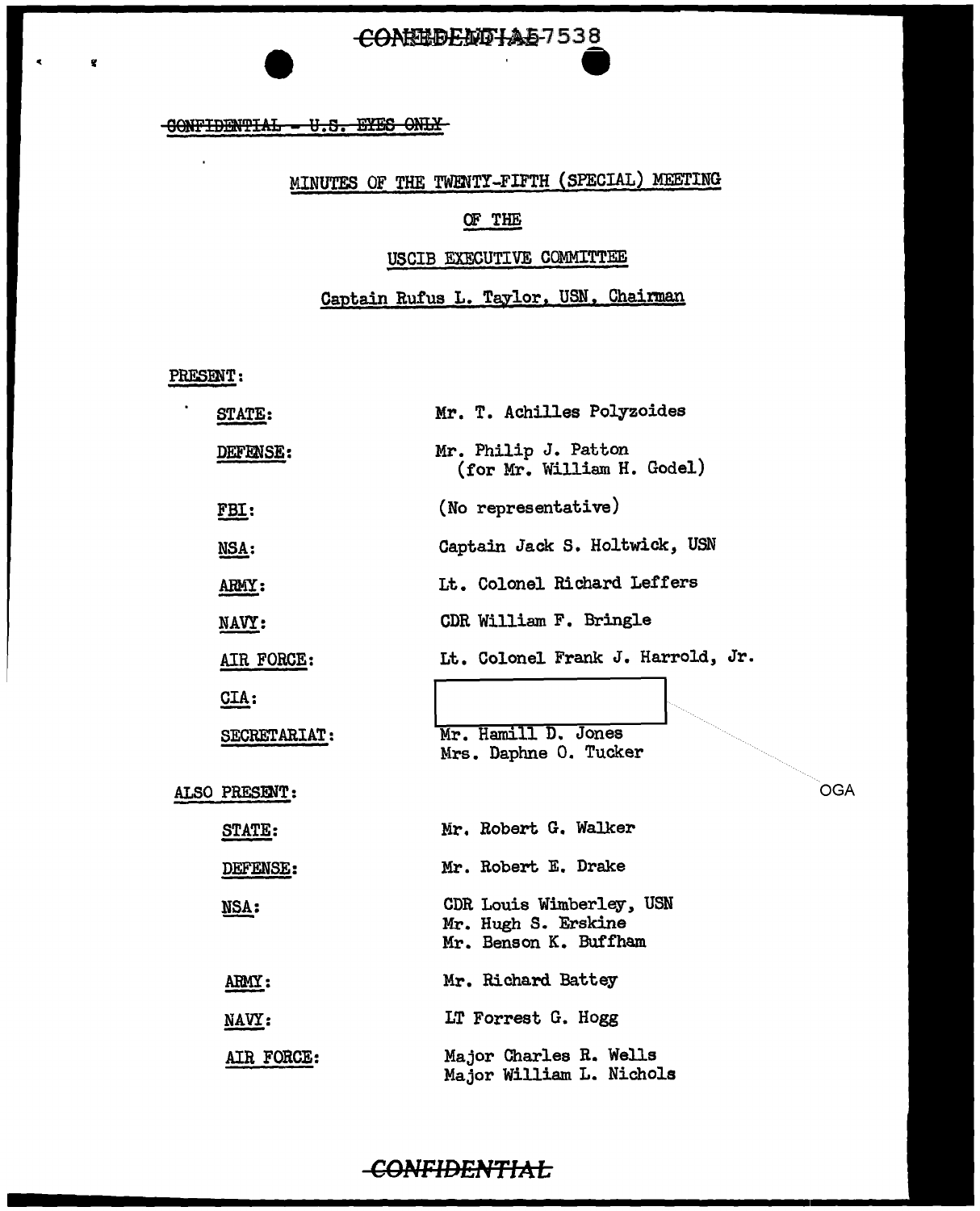| <b>FXF2</b><br>U.S.                  | <b>OGA</b>                                        |
|--------------------------------------|---------------------------------------------------|
| CLA:                                 |                                                   |
| <b>CHAIRMAN:</b><br><b>COMMITTEE</b> | Lt. Colonel Henry C. Simmons, USAF (Intelligence) |

-CONFIDENTIAL 457538

The Twenty-Fifth (Special) Meeting of the United States Communica-<br>tions Intelligence Board Executive Committee was held at 0915 on<br>16 February 1955, in Room 2054, Q Building, Central Intelligence Agency.

 $\mathcal{L}(\mathbf{r})$  and  $\mathcal{L}(\mathbf{r})$  .

## CONFIDENTIAL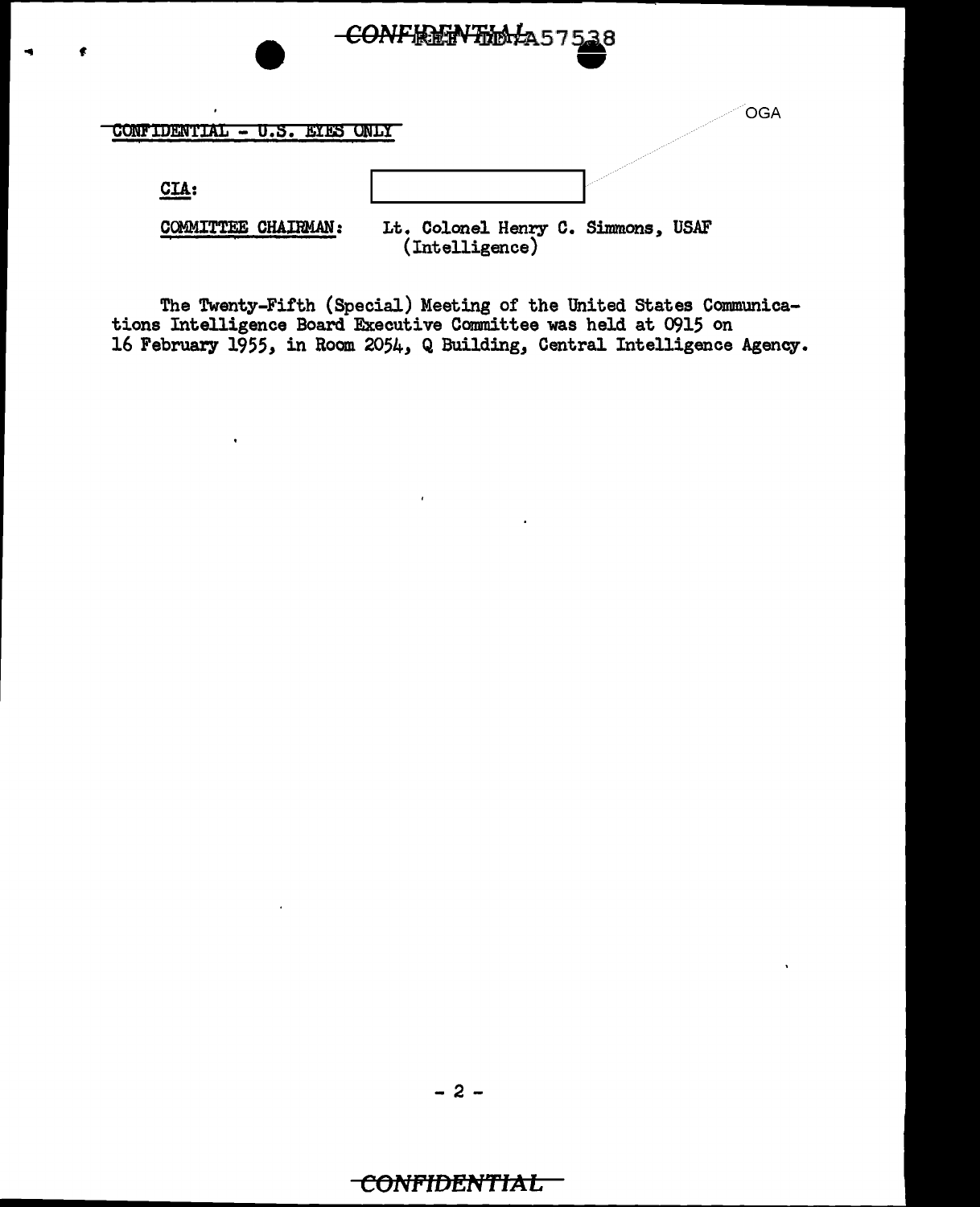

कर कर

 $\overline{1}$ 

25TH (SPECIAL) DECIBEC MEETING

**THE EECRET** 

Item 1

COMUNT RELATIONS WITH

**BACKOROUND** 

1. WECHB 29.17/10 circulated a <u>percept</u> setting forth the results of their initial magnitations with  $\sim$  in implementation of the IMIEA Conference (July 1954) on COMINT relations with the countries.

#. The | report was generally acceptable to USCIB members and they were prepared to endorse the errangements with provided elarification was obtained on two points (USCIB 29.17/12). On the matter of a U.S. guarantee to supply modern COMINT intercept equipment, USCIB informed (USCIB 29,17/11) that we would need to have some idea of precisely what would be required before making a definite commitment. With regard to the ELIFT mapacts of the report, was informed that USCIB was not at present in a position to endorse the arrangements, either for provision of modern KLINT equipment to Sweden or for cessation of any KLINT approaches to by U.S. authorities.  $E$ O 3.3(h)(2) PL 86-36/50 USC 3605

 $3.$  UNCIB 29.17/13 circulates the **Fight** to USCIB's contents, setting forth in some datail the equipment requirements placed on the U.S. Furnishing this equipment to the Swedes would be in return for agreement to release by the intercept results to the U.S.

4. The equipment requested is as follows:

a. AN/APRO Meceivers with spares for three years operation. Quantity ten initially to be followed by a further ten equipeents at a later date, probably SiRe.

b. EKL Chain Amplifiers TV - 52 with spares for three years eperation. Quantity sight.

e. Signal Generators with spares for three years operation, as follows:

| <b>28 419/0</b> | 900-2100 No/s       | Quantity two        |
|-----------------|---------------------|---------------------|
| <b>28 403/0</b> | 1800-4000 мо/е      | Quentity two        |
| 18 621/0        | $$550 - 7300$ Me/s  | <b>Quantity two</b> |
| <b>75 622/U</b> | $600 - 10,900$ Ne/s | Quantity two        |
| 18 186/UP       | Quantity two        |                     |

d. May Sonagraph with spares for three years operation. Quantity che.

PIPT. S. CONTROL BUNKER.  $55 - 20$ 

PSECRET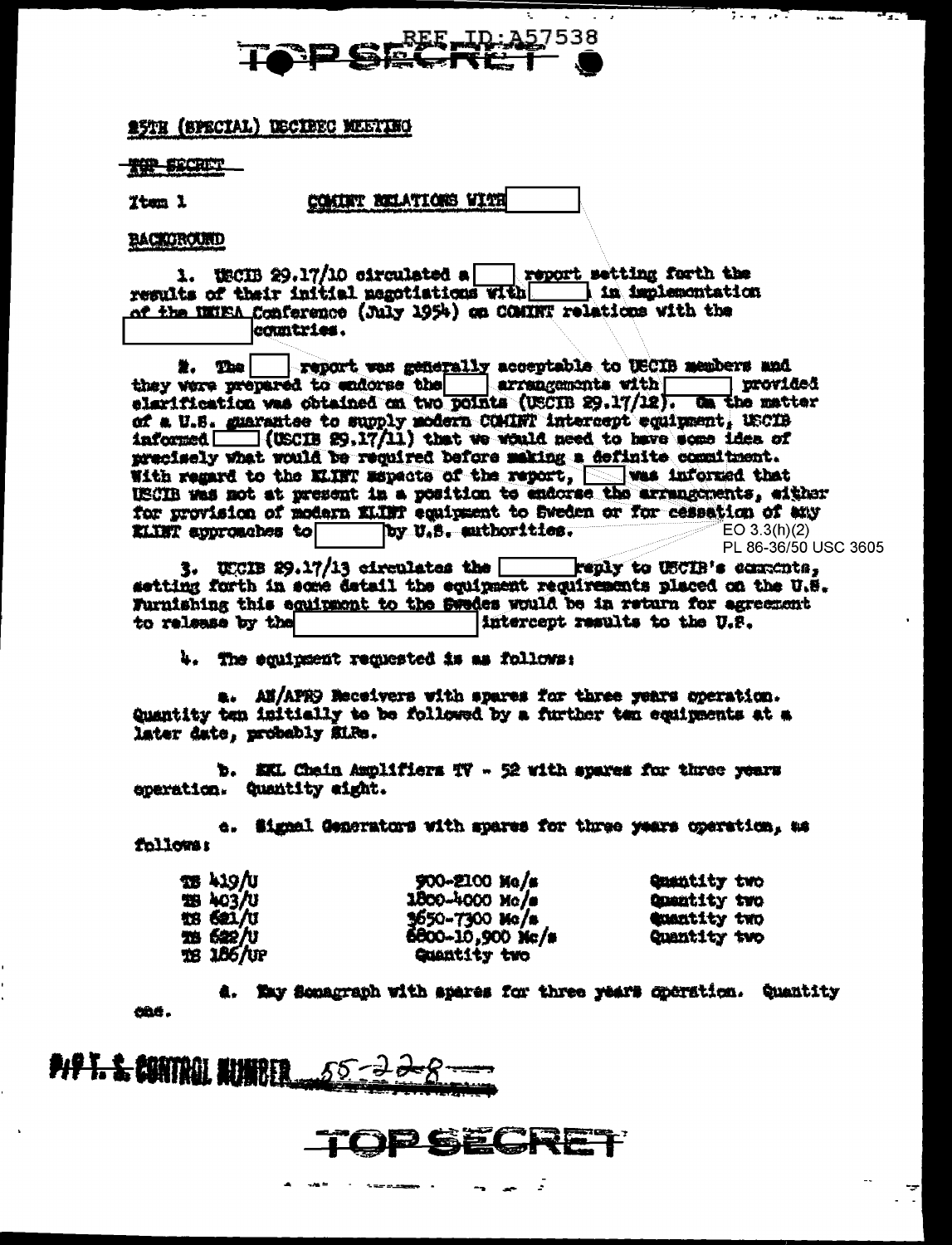

#### **RUTH (SPECIAL) USCIBEC MEETING**

TOP SECRET

الموارد والمراراة

 $\overline{\mathcal{L}}$ 

 $\mathbf{r}$ 

 $\mathcal{L} = \{1, 2, \ldots \}$ 

Ytem 1 (continued)

e. Clarke VEF receivers as modified by MSA. Quantity two.

f. SCR - 291 EF D/F equipments. Quantity two.

(NOTE: Item f. is first priority).

5. The | megotiators stated that the financial value of this equipment may be taken as representing the maximum request which the are likely to make annually in return for agreement to the release of material to the U.S.

cointed out that <u>5. The </u> requirements for equipment from **American sources are, and will continue to be, eritically** summined by **contract in the light of current knowledge** of sompetence in the technical and operational fields. This examination is made with the object of insuring the most efficient use of the equipment provided and encouraging balanced progress in interception. USCIB's comments were invited.

 $EO-3.3(h) (2)$ 

RD 86-36/50 USC 3605

#### CURRENT CONSIDERATION

7. At its meeting on 11 February, USCIB considered the request and concluded that it could not, at this time, approve a proposal to provide the equipment. The members felt that much of the equipment requested could be used for ELINT purposes, an aspect which was outside the compotence of USCIB to decide.

8. UBCIB referred the entire matter to USCIBEC for innediate study and recommendation. The Executive Secretary. after conferring with members ef USCIBEC by telephone, cabled and and asked him to obtain discreetly the purposes for which the equipment was to be used, with particular reference to that which had definite milkr capabilities.  $($ UBCIB 29.17/15 $)$ 

9. Measwhile, a pencl of technical experts representing NRA, Maww and Air Force were to study the list of equipment requested by the and report their findings to their USCIBEC principals. The purpose of the study was to determine just which items could be used (a) for COMINT only, (b) for ELIST only, and (c) for both COMINT and ELIST.

10. USCIREC is meeting in special session this date to consider a reply from and the report of the technical panel concerning the equipment.

**TOP SECRET**